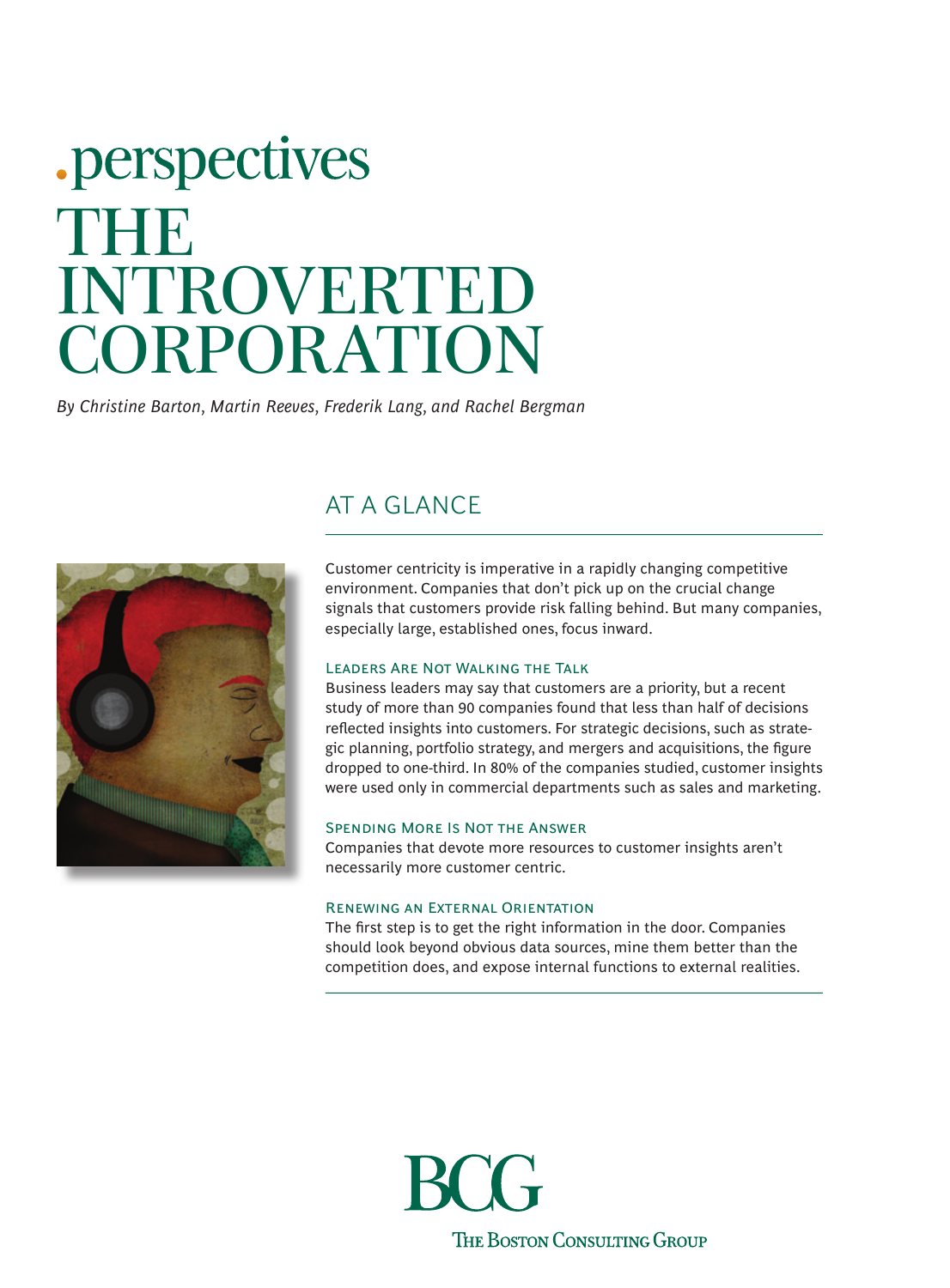*The more you engage with customers, the clearer things become and the easier it is to determine what you should be doing.* 

> —John Russell, former managing director, Harley-Davidson Europe

**E**YES WIDE SHUT? MOST business leaders stress the importance of understanding customers to stay relevant in today's fast-changing competitive environment. Why, then, do many companies focus inward and, as a result, overlook or underestimate change signals?

In previous research, we showed that the pace of change in business has increased: companies move through their life cycles twice as quickly as they did 30 years ago.<sup>1</sup> Those that do not stay in sync with change risk falling behind the competition, sometimes for good. It's no surprise, then, that one in three public companies will not survive the next five years.2

To survive and flourish, it follows that companies must continually match strategy and implementation to their competitive environments.<sup>3</sup> A minimum condition to adapt to external change is that we *detect and understand* it. Customers provide an essential window into change not only in their perceptions, needs, preferences, behaviors, and emotions but also in the technology, competition, and other factors shaping these.

## Many Companies Are Not Customer Centric

We recently surveyed 45 business executives to understand their firms' approaches to capturing and using insights into customers. To start, we asked about their top five strategic priorities. "Customer" was by far the most-mentioned word.

But many companies are not walking the talk. To be truly customer centric, companies must use customer insights in most major business decisions and core processes, not just customer-facing ones. Our analysis indicates that this is rarely the case.

In a recent study involving more than 90 companies, we benchmarked 32 types of business decisions and found that in practice less than half (47%) reflected customer insights. Surprisingly, for more-strategic decisions in areas such as strategic planning, portfolio strategy, capital investments, and mergers and acquisitions, that figure dropped to onethird (35%).

Interestingly, devoting more resources to customer insights does not necessarily improve customer centricity. We plotted customer centricity (measured as the percentage of business decisions influenced by cus-

A minimum condition to adapt to external change is that we detect and understand it. Customers provide an essential window.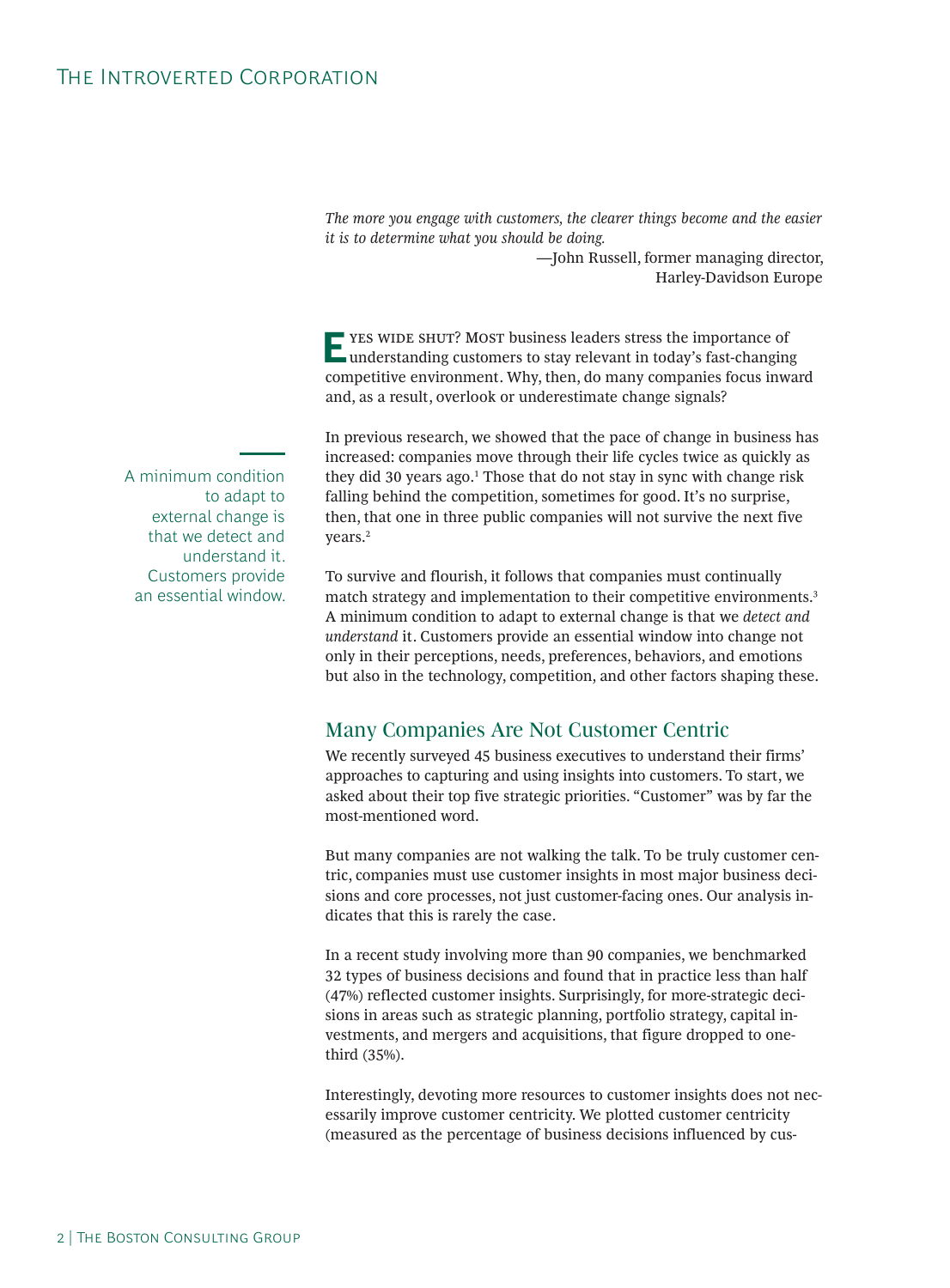

tomer insights) against spending on customer insights (as a percentage of sales). (See Exhibit 1.) Companies vary in their degree of support for customer insights (x-axis), but we see no correlation between this and customer centricity (y-axis).

What matters more than overall spending is having mechanisms and capabilities to interpret a changing environment and translate insights into actions. To assess that, we benchmarked the role of customer insights across companies and segmented companies into four levels. (See Exhibit 2.)

Only one in five companies attained the two highest levels, in which customer insights play a strategic role. That is, in four out of five companies, customer insights are limited to providing input to commercial departments such as sales and marketing and do not directly impact the larger strategic agenda.

Our research suggests that customer insights are underexploited in business decision making; and regardless of how much a company spends on customer insights, the capability to capture and integrate them is often poorly developed. In other words, many companies are effectively "introverted," underutilizing external information and signals from customers.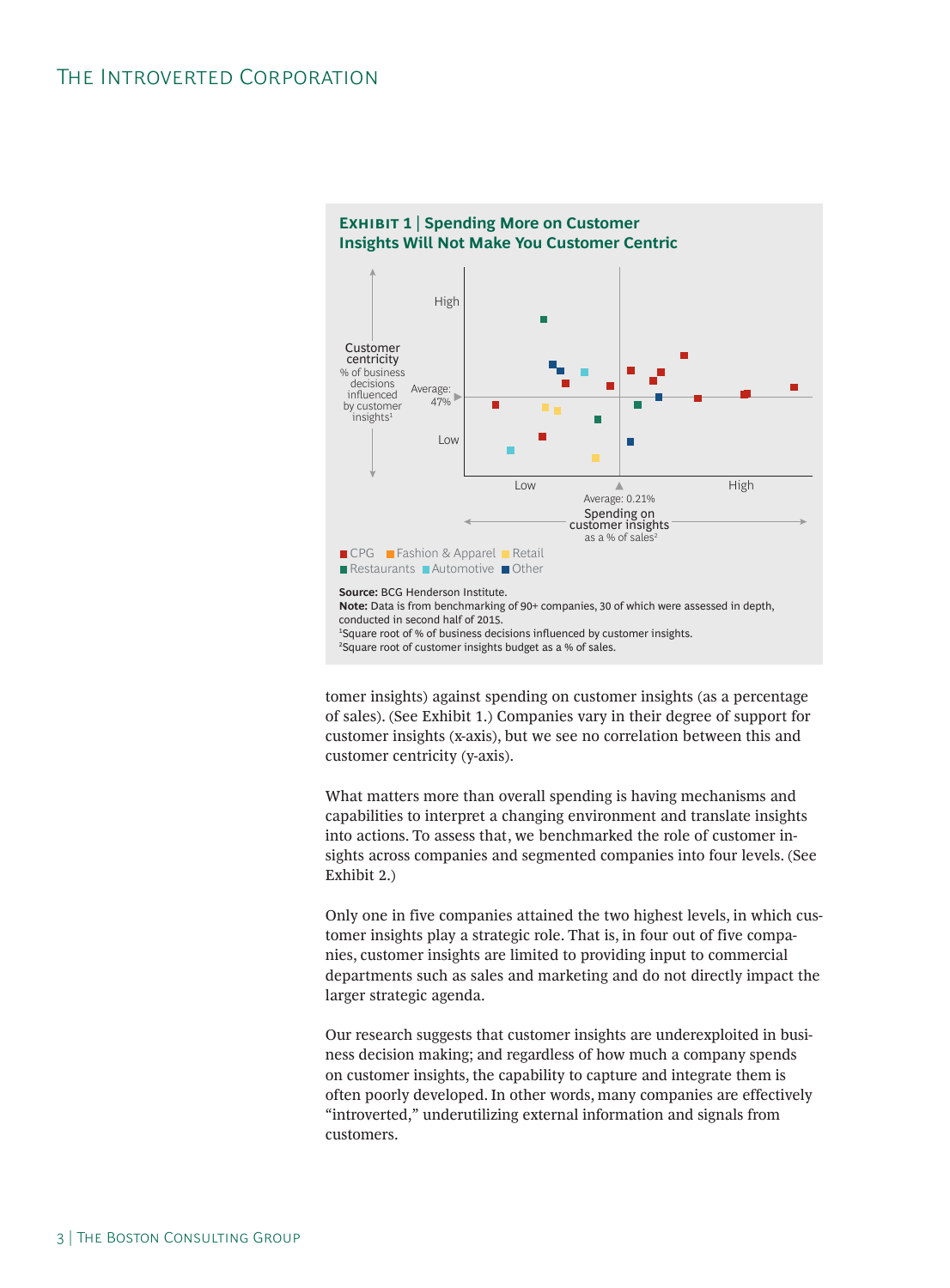## **Exhibit 2 | Only One in Five Companies Uses Customer Insights Strategically**



conducted in second half of 2015.

## The Introversion of Large Companies

How do companies end up so isolated, even from their own customers?

We can start to understand this phenomenon using the research we presented in "Tomorrow Never Dies: The Art of Staying on Top" (BCG Perspectives, November 2015). We found that large, established companies tend to rely too much on existing business models and neglect to explore new possibilities. As a result, they generate future growth options at a much lower rate than smaller, younger companies do. The large, established companies are about 20 percentage points less exploratory than their younger peers, and as a consequence they underperform those peers by nearly 6 points in sales growth and more than 2 points in long-term total shareholder returns.

We tested this phenomenon further by comparing the organizational structures of exploratory firms with those that are more exploitative.4 We found that the exploratory firms have close to 10% fewer people in internally facing functions than their exploitative counterparts. Just as the ratio of surface area to the volume of a sphere declines as the radius increases, most companies become more introverted as they grow and mature.

Fortunately, this trend is not inescapable; a minority of large, established firms manages to balance exploration and exploitation. So how can such firms avoid or reverse the tendency toward introversion?

## Eyes Wide Open

Think back on the last few "leadership" or "planning" meetings you attended. How much of the time was spent discussing internal issues rath-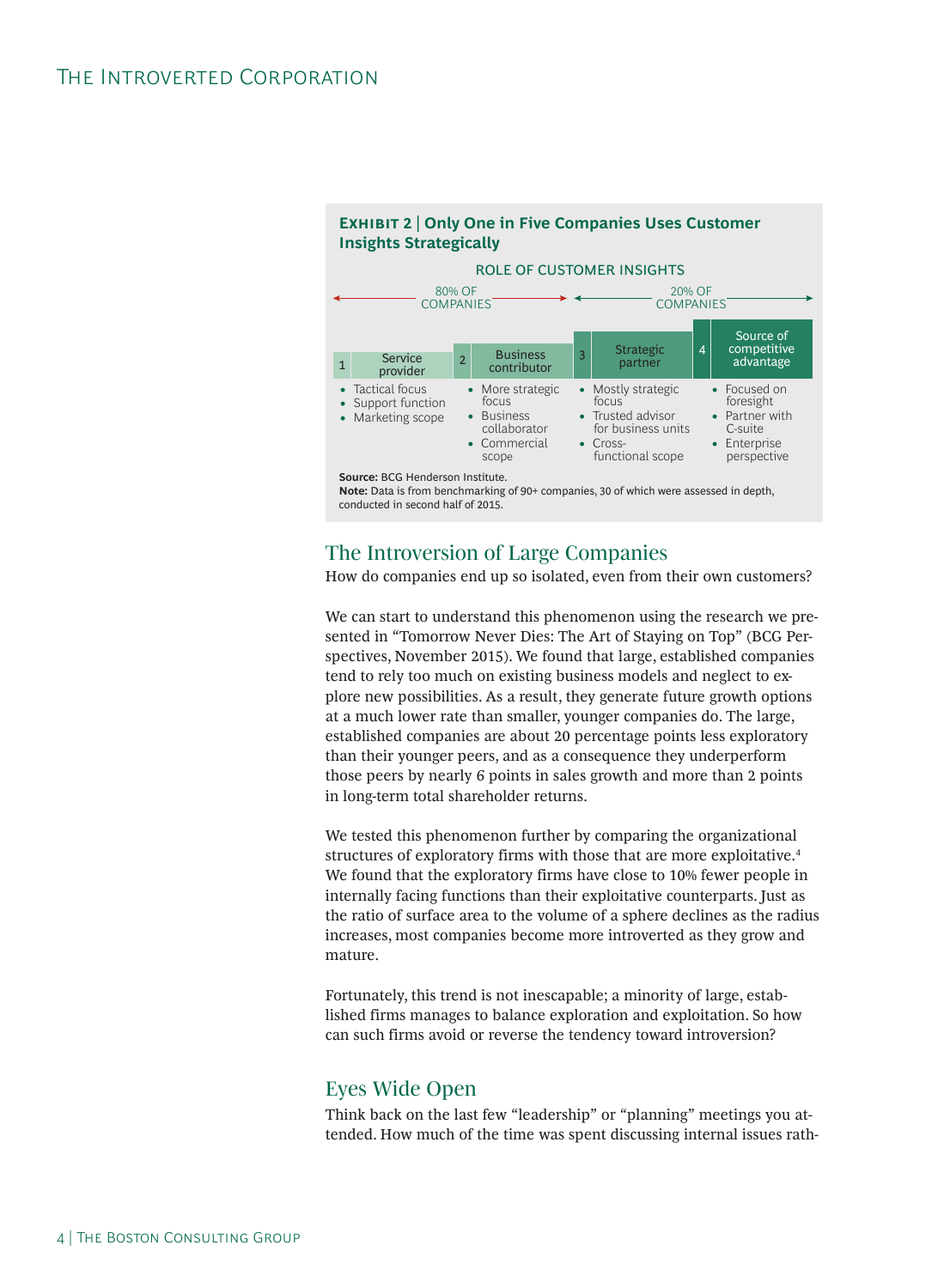Create not only a signal capture capability but a "signal advantage" by doing it better or earlier than others.

er than external realities? In how many instances did new customer insights change the opinion in the room?

For the many companies experiencing this common challenge of introversion, we offer four steps to renew your external orientation.

- 1. **Capture external change signals.** Getting the right information in the door is the crucial frst step. Invest in capturing granular, realtime, and implicit data on customer trends and preferences. Explore new methods, such as biometric, observational, and neural analysis. Look beyond the obvious: access new and underexploited data sources such as social media and usage data from smart products. In other words, create not only a signal capture capability but a "signal advantage" by doing it better or earlier than others.
- 2. **Extract novel insights.** Learn to extract patterns from change signals. Again, look beyond the obvious to create advantage by leveraging new techniques such as natural language processing to mine unstructured data and machine learning to separate signal from noise. Create easily usable data visualization to facilitate the detection of patterns and the formation of insights that are not obvious. Again, strive to do so not just sufficiently but better than the competition can.
- 3. **Use insights to drive key value-adding processes such as innovation and resource allocation.** Customer data and insights should be organized so that they are easily accessible to all parts of the company and can be integrated into decision making beyond the sales and marketing function. For example, customer insights can be included as a formal decision factor for strategic planning, portfolio strategy, and resource allocation, and they can be integrated into stage-gate requirements for innovation.
- 4. **Commit to an external orientation with structure, systems, culture, and leadership.** Companies need to increase their surface area by exposing internal functions to external realities. Highly adaptive companies like Alibaba understand this intuitively; they set up fexible organizations to allow the constant matching of internal and external. As Jack Ma, the company's founder and chairman, said, "In the information era, change is the best equilibrium." (See "The Self-Tuning Enterprise," BCG article, September 2015.)

We can look at Amazon as a best-practice example of external orientation. Customers are the top priority everywhere in the organization, starting with the CEO. As Jeff Bezos said, "We see our customers as invited guests to a party, and we are the hosts. It's our job every day to make every important aspect of the customer experience a little bit better."5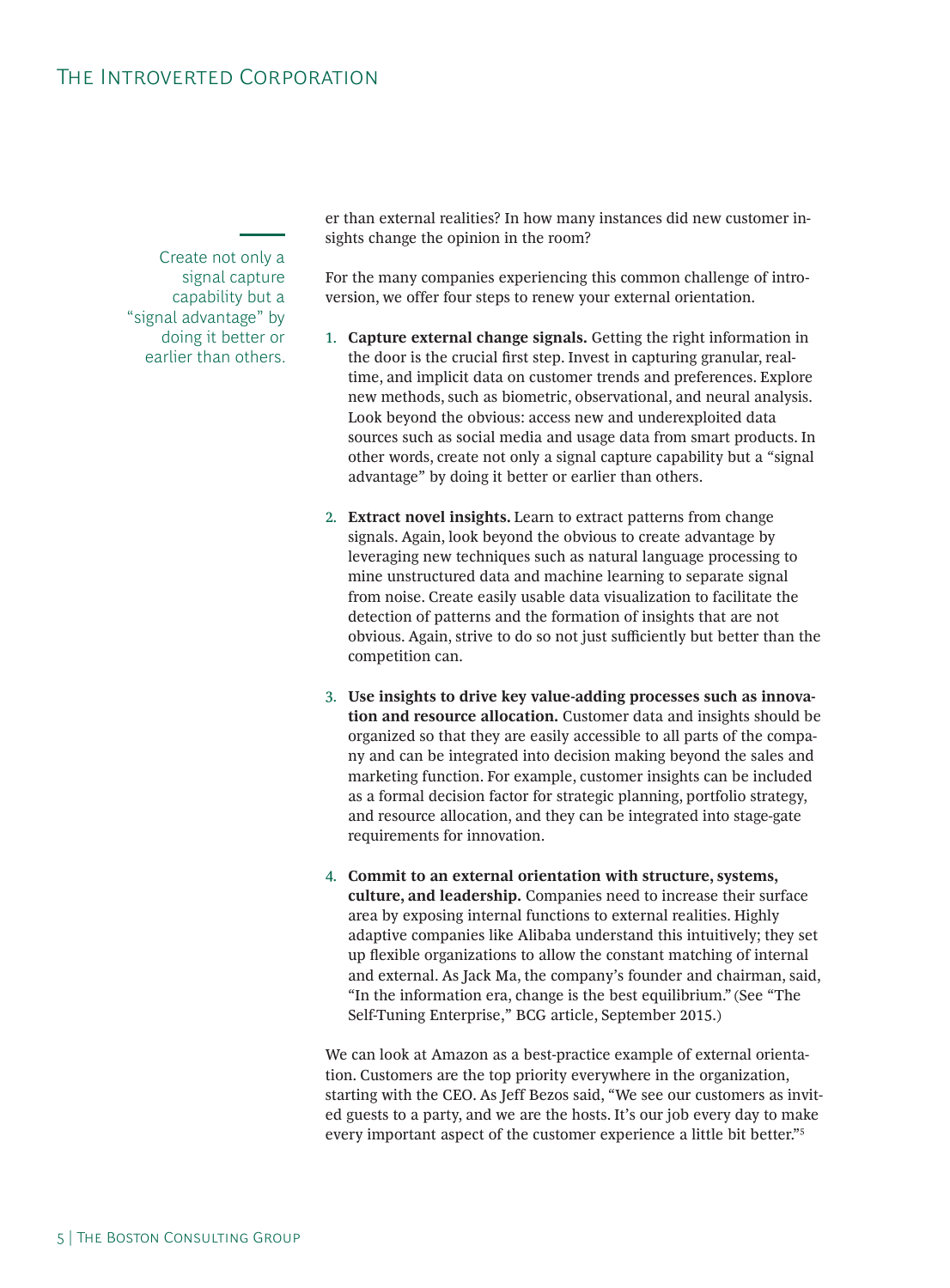This customer-centric culture is reinforced through formal performance metrics, nearly 80% of which are related to customer experience.<sup>6</sup> Customer centricity is further supported by well-integrated information systems, which are able to capture, explore, and share insights throughout the firm.

**O** VERCOMING INTROVERSION IS not an easy feat, but it is imperative for a company's long-term survival. The steps above provide a starting point to increase external orientation—namely, to capture the right information and use it more effectively.

*This article is the first in a series exploring the effective development of customer insights in large corporations.* 

#### **Notes**

1. "BCG Classics Revisited: The Growth Share Matrix," BCG Perspectives, June 2014. 2. "Die Another Day: What Leaders Can Do About the Shrinking Life Expectancy of Corporations," BCG Perspectives, July 2015.

3. Martin Reeves, Knut Haanaes, and Janmejaya Sinha, *Your Strategy Needs a Strategy: How to Choose and Execute the Right Approach,* Harvard Business Review Press, 2015. 4. We classified "explorers" and "exploiters" by analyzing the present value of growth options (PVGO). PVGO is based on a methodology developed in Han T.J. Smit and Lenos Trigeorgis, *Strategic Investment: Real Options and Games* (Princeton University Press, 2004). PVGO is calculated as the residual from a company's market capitalization and the perpetuity of its current dividend stream (taking into account firm-specific beta, yearly US risk-free rates, and an equity market premium derived from investor surveys) and expressed as a proportion of the company's market capitalization. We consider PVGO to be a useful proxy for the true extent of exploration activities but by no means an exhaustive measure. A more granular assessment requires internal company data. 5. John Greathouse, "5 Time-Tested Success Tips from Amazon Founder Jeff Bezos," *Forbes,* April 2013.

6. George Anders, "Inside Amazon's Idea Machine: How Bezos Decodes Customers," *Forbes,* April 2012.

#### **About the Authors**

**Christine Barton** is a senior partner and managing director in the Dallas office of The Boston Consulting Group. She is the North American advisor to BCG's Center for Customer Insight and a 2015 BCG fellow focused on the future of customer insights and knowledge. You may contact her by e-mail at barton.christine@bcg.com.

**Martin Reeves** is a senior partner and managing director in the firm's New York office, the director of the BCG Henderson Institute, and a coauthor of Your Strategy Needs a Strategy (Harvard Business Review Press, 2015). You may contact him by e-mail at reeves.martin@bcg.com.

Frederik Lang is a consultant in BCG's Copenhagen office and an ambassador to the BCG Henderson Institute. You may contact him by e-mail at lang.frederik@bcg.com.